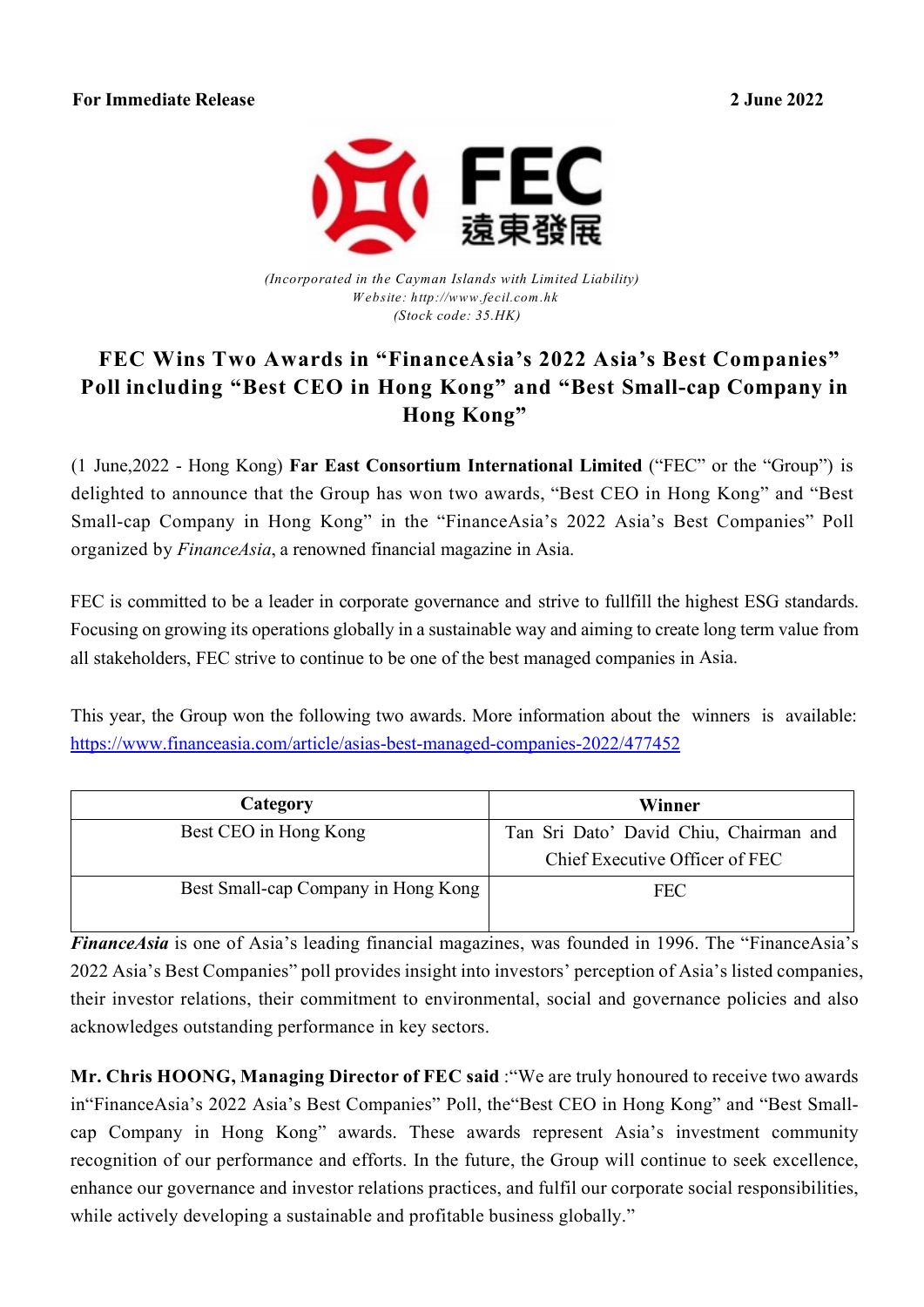

**FEC Wins Two Awards in "FinanceAsia's 2022 Asia's Best Companies" Poll,"Best CEO in Hong Kong" and "Best Small-cap Company in Hong Kong"**

-End-